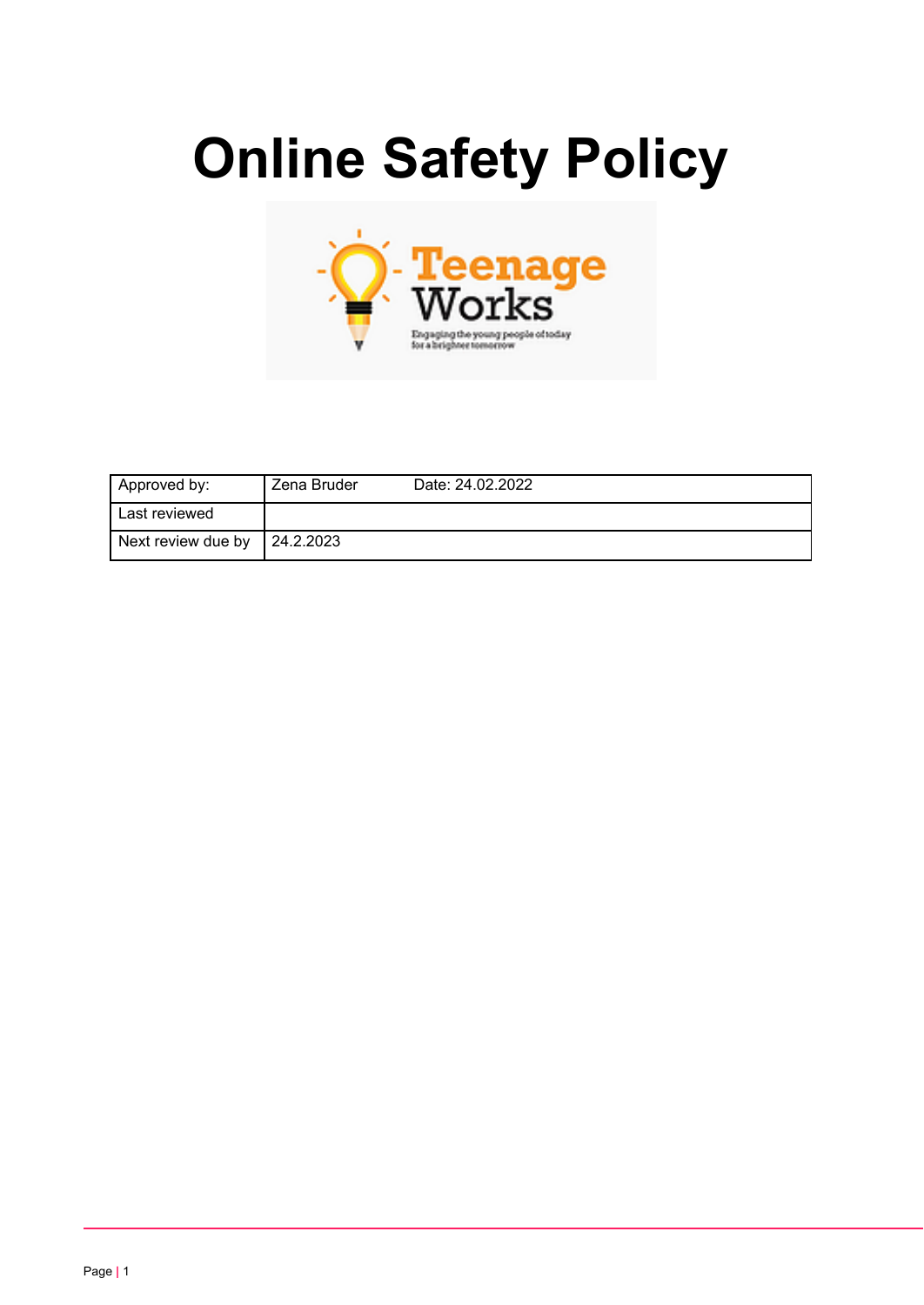## **Contents**

| 1. Aims                                                                           | 3  |
|-----------------------------------------------------------------------------------|----|
| 2. Legislation and guidance                                                       | 4  |
| 3. Roles and responsibilities                                                     | 4  |
| 4. Educating pupils about online safety                                           | 6  |
| 5. Educating parents about online safety                                          | 7  |
| 6. Cyber-bullying                                                                 | 8  |
| 7. Acceptable use of the internet in school                                       | 9  |
| 8. Pupils using mobile devices in school                                          | 9  |
| 9. Staff using work devices outside school                                        | 9  |
| 10. How the school will respond to issues of misuse                               | 10 |
| 11. Training                                                                      | 10 |
| 12. Monitoring arrangements                                                       | 10 |
| 13. Links with other policies                                                     | 11 |
| Appendix 1: EYFS and KS1 acceptable use agreement (pupils and parents/carers)     | 12 |
| Appendix 2: KS2, KS3 and KS4 acceptable use agreement (pupils and parents/carers) | 13 |
| Appendix 3: acceptable use agreement (staff, governors, volunteers and visitors)  | 14 |
| Appendix 4: online safety training needs – self audit for staff                   | 15 |
| Appendix 5: online safety incident report log                                     | 16 |
|                                                                                   |    |

## <span id="page-1-0"></span>**1. Aims**

Our school aims to:

- Have robust processes in place to ensure the online safety of pupils, staff, volunteers and governors
- Deliver an effective approach to online safety, which empowers us to protect and educate the whole school community in its use of technology, including mobile and smart technology (which we refer to as 'mobile phones')
- Establish clear mechanisms to identify, intervene and escalate an incident, where appropriate

#### **The 4 key categories of risk**

Our approach to online safety is based on addressing the following categories of risk:

- **Content** being exposed to illegal, inappropriate or harmful content, such as pornography, fake news, racism, misogyny, self-harm, suicide, anti-Semitism, radicalisation and extremism
- **Contact** being subjected to harmful online interaction with other users, such as peer-to-peer pressure, commercial advertising and adults posing as children or young adults with the intention to groom or exploit them for sexual, criminal, financial or other purposes
- **Conduct** personal online behaviour that increases the likelihood of, or causes, harm, such as making, sending and receiving explicit images (e.g. consensual and non-consensual sharing of nudes and semi-nudes and/or pornography), sharing other explicit images and online bullying; and
- **Commerce** risks such as online gambling, inappropriate advertising, phishing and/or financial scam

## <span id="page-1-1"></span>**2. Legislation and guidance**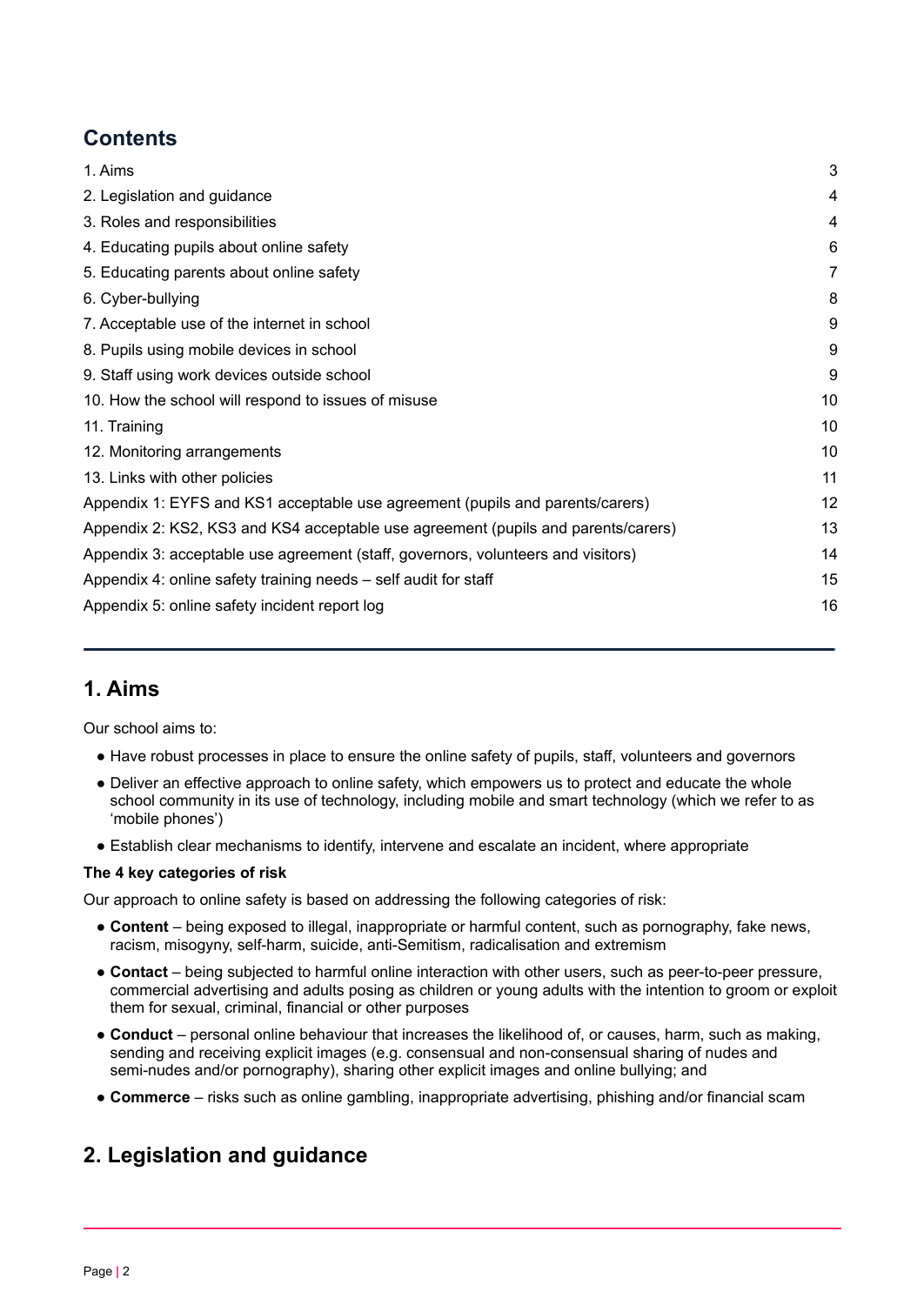This policy is based on the Department for Education's (DfE) statutory safeguarding guidance, [Keeping](https://www.gov.uk/government/publications/keeping-children-safe-in-education--2) Children Safe in [Education](https://www.gov.uk/government/publications/keeping-children-safe-in-education--2), and its advice for schools on:

- [Teaching](https://www.gov.uk/government/publications/teaching-online-safety-in-schools) online [s](https://www.gov.uk/government/publications/preventing-and-tackling-bullying)afety in schools
- [Preventing](https://www.gov.uk/government/publications/preventing-and-tackling-bullying) and tackling bullying and [cyber-bullying:](https://www.gov.uk/government/publications/preventing-and-tackling-bullying) advice for headteachers and school staff
- [[Relationships](https://www.gov.uk/government/publications/relationships-education-relationships-and-sex-education-rse-and-health-education) and sex education remove if not applicable, see section 4]
- Searching, screening and [confiscation](https://www.gov.uk/government/publications/searching-screening-and-confiscation)

It also refers to the DfE's quidance on protecting children from [radicalisation.](https://www.gov.uk/government/publications/protecting-children-from-radicalisation-the-prevent-duty)

It reflects existing legislation, including but not limited to the **[Education](https://www.legislation.gov.uk/ukpga/2006/40/contents) Act 1996** (as amended), the **Education** and [Inspections](https://www.legislation.gov.uk/ukpga/2006/40/contents) Act 2006 and the [Equality](https://www.legislation.gov.uk/ukpga/2010/15/contents) Act 2010. In addition, it reflects the [Education](http://www.legislation.gov.uk/ukpga/2011/21/contents/enacted) Act 2011, which has given teachers stronger powers to tackle cyber-bullying by, if necessary, searching for and deleting inappropriate images or files on pupils' electronic devices where they believe there is a 'good reason' to do so.

<span id="page-2-0"></span>This policy complies with our funding agreement and articles of association.

#### **3. Roles and responsibilities**

## **3.1 The Head of Provision**

The Head of Provision has overall responsibility for monitoring this policy

The head teacher will co-ordinate regular meetings with appropriate staff to discuss online safety, and monitor online safety logs as provided by the designated safeguarding lead (DSL).

The Head of Provision will:

- Ensure that they have read and understand this policy
- Agree and adhere to the terms on acceptable use of the school's ICT systems and the internet (appendix 3)
- Ensure that, where necessary, teaching about safeguarding, including online safety, is adapted for vulnerable children, victims of abuse and some pupils with SEND because of the importance of recognising that a 'one size fits all' approach may not be appropriate for all children in all situations, and a more personalised or contextualised approach may often be more suitable

#### **3.2 The headteacher**

The headteacher is responsible for ensuring that staff understand this policy, and that it is being implemented consistently throughout the school.

#### **3.3 The designated safeguarding lead**

Details of the school's DSL Zena Bruder/Debbie Shaw are set out in our child protection and safeguarding policy as well as relevant job descriptions.

The DSL takes lead responsibility for online safety in school, in particular:

- Supporting the headteacher in ensuring that staff understand this policy and that it is being implemented consistently throughout the school
- Working with the headteacher, ICT manager and other staff, as necessary, to address any online safety issues or incidents
- Managing all online safety issues and incidents in line with the school child protection policy
- Ensuring that any online safety incidents are logged (see appendix 5) and dealt with appropriately in line with this policy
- Ensuring that any incidents of cyber-bullying are logged and dealt with appropriately in line with the school behaviour policy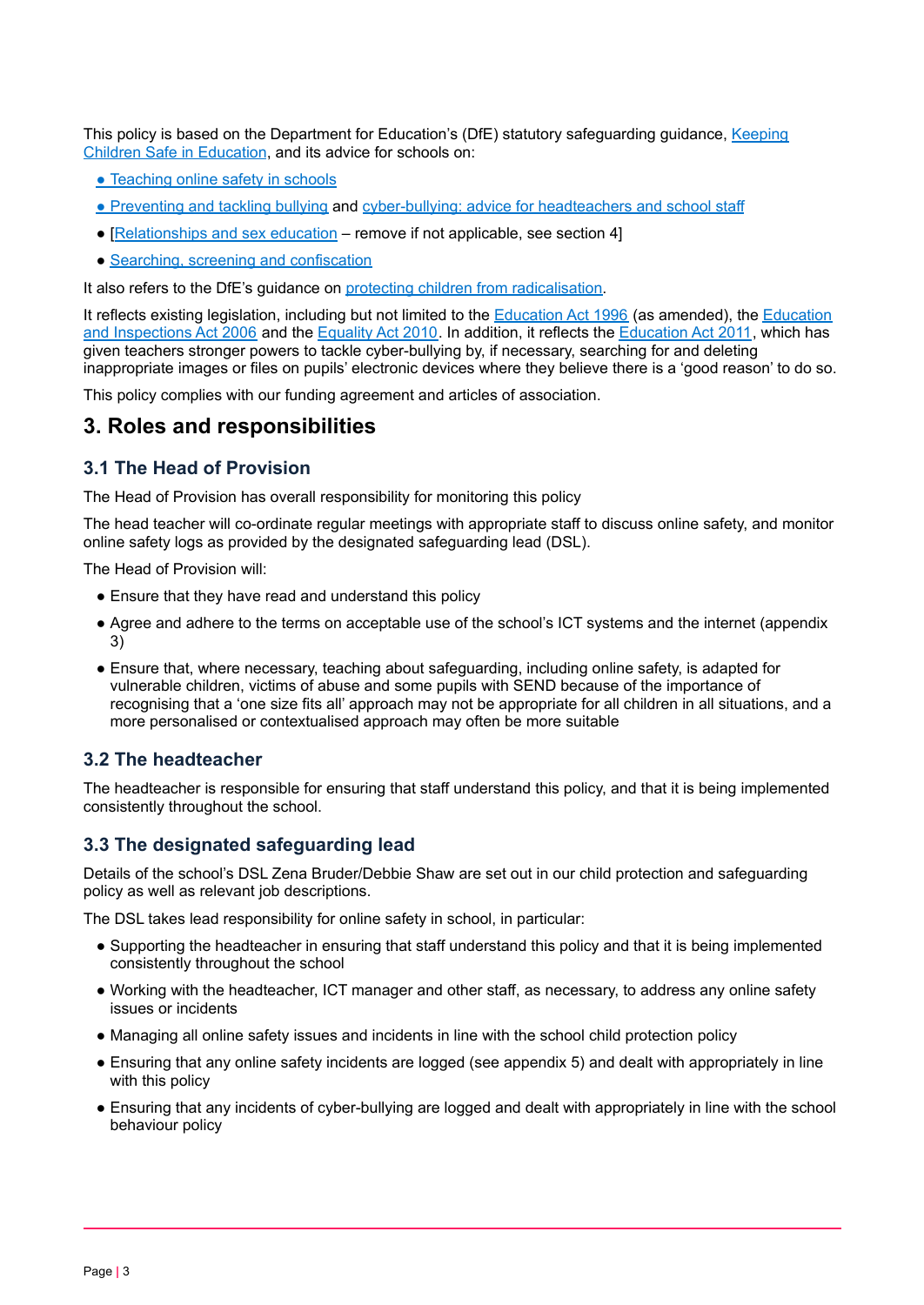- Updating and delivering staff training on online safety (appendix 4 contains a self-audit for staff on online safety training needs)
- Liaising with other agencies and/or external services if necessary
- Providing regular reports on online safety in school to the headteacher and/or governing board

This list is not intended to be exhaustive.

#### **3.4 The ICT manager**

The ICT manager is responsible for:

- Putting in place an appropriate level of security protection procedures, such as filtering and monitoring systems, which are reviewed and updated on a regular basis to assess effectiveness and ensure pupils are kept safe from potentially harmful and inappropriate content and contact online while at school, including terrorist and extremist material
- Ensuring that the school's ICT systems are secure and protected against viruses and malware, and that such safety mechanisms are updated regularly
- Conducting a full security check and monitoring the school's ICT systems on a weekly basis
- Blocking access to potentially dangerous sites and, where possible, preventing the downloading of potentially dangerous files
- Ensuring that any online safety incidents are logged (see appendix 5) and dealt with appropriately in line with this policy
- Ensuring that any incidents of cyber-bullying are dealt with appropriately in line with the school behaviour policy

This list is not intended to be exhaustive.

## **3.5 All staff and volunteers**

All staff, including contractors and agency staff, and volunteers are responsible for:

- Maintaining an understanding of this policy
- Implementing this policy consistently
- Agreeing and adhering to the terms on acceptable use of the school's ICT systems and the internet (appendix 3), and ensuring that pupils follow the school's terms on acceptable use (appendices 1 and 2)
- Working with the DSL to ensure that any online safety incidents are logged (see appendix 5) and dealt with appropriately in line with this policy
- Ensuring that any incidents of cyber-bullying are dealt with appropriately in line with the school behaviour policy
- Responding appropriately to all reports and concerns about sexual violence and/or harassment, both online and offline and maintaining an attitude of 'it could happen here'

This list is not intended to be exhaustive.

#### **3.6 Parents**

Parents are expected to:

- Notify a member of staff or the headteacher of any concerns or queries regarding this policy
- Ensure their child has read, understood and agreed to the terms on acceptable use of the school's ICT systems and internet (appendices 1 and 2)

Parents can seek further guidance on keeping children safe online from the following organisations and websites:

• What are the issues? – UK Safer [Internet](https://www.saferinternet.org.uk/advice-centre/parents-and-carers/what-are-issues) Centre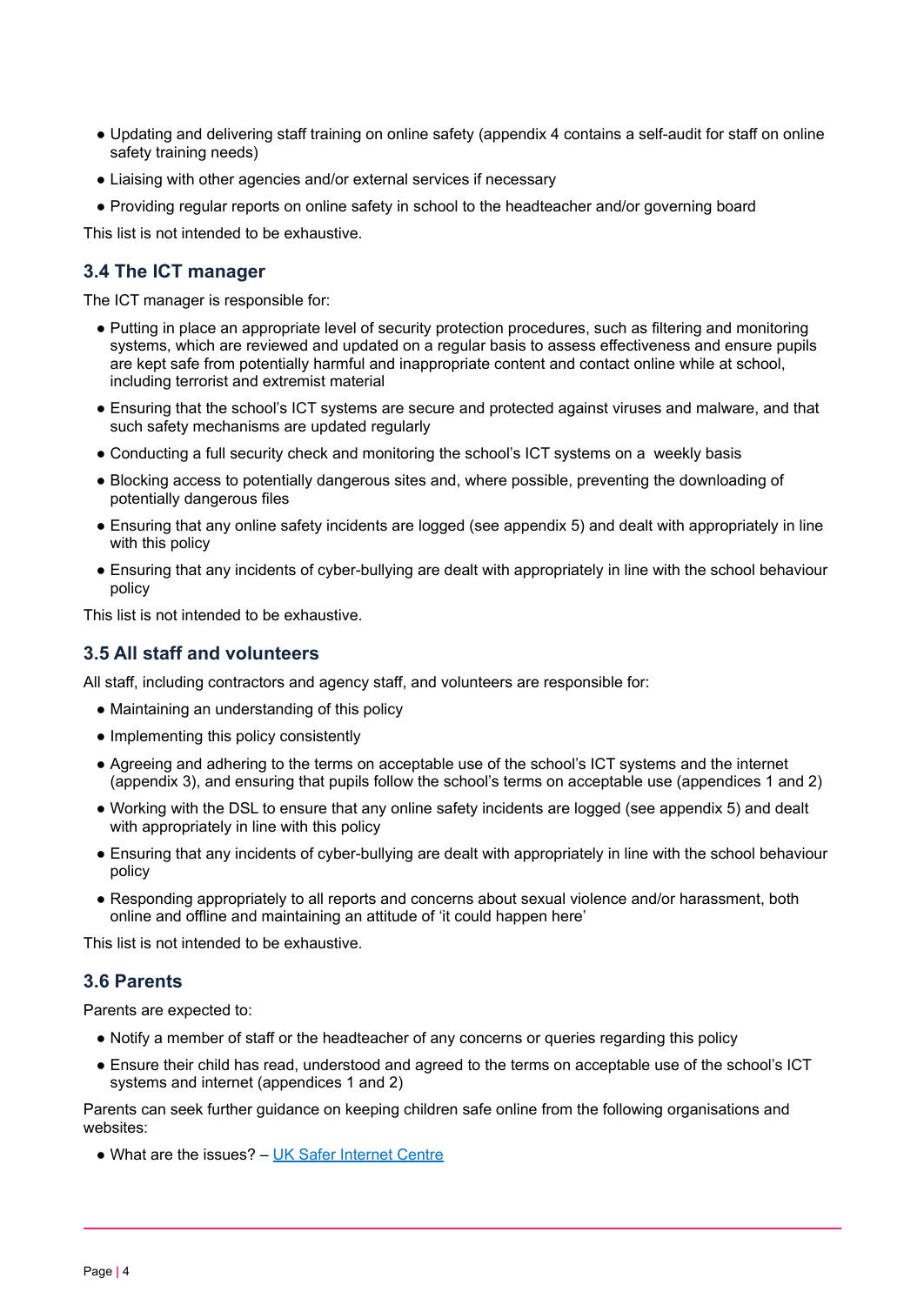- Hot topics Childnet [International](http://www.childnet.com/parents-and-carers/hot-topics)
- Parent resource sheet Childnet [International](https://www.childnet.com/resources/parents-and-carers-resource-sheet)
- Healthy relationships [Disrespect](https://www.disrespectnobody.co.uk/) Nobody

## **3.7 Visitors and members of the community**

Visitors and members of the community who use the school's ICT systems or internet will be made aware of this policy, when relevant, and expected to read and follow it. If appropriate, they will be expected to agree to the terms on acceptable use (appendix 3).

## <span id="page-4-0"></span>**4. Educating pupils about online safety**

Pupils will be taught about online safety as part of the curriculum:

Taken from the National Curriculum computing [programmes](https://www.gov.uk/government/publications/national-curriculum-in-england-computing-programmes-of-study/national-curriculum-in-england-computing-programmes-of-study) of study.

It is also taken from the guidance on [relationships](https://www.gov.uk/government/publications/relationships-education-relationships-and-sex-education-rse-and-health-education) education, relationships and sex education (RSE) and health [education.](https://www.gov.uk/government/publications/relationships-education-relationships-and-sex-education-rse-and-health-education)

**All** schools have to teach:

- [Relationships](https://schoolleaders.thekeysupport.com/uid/8b76f587-7bf6-4994-abf0-43850c6e8d73/) education and health education in primary schools
- [Relationships](https://schoolleaders.thekeysupport.com/uid/66a1d83e-2fb9-411e-91f1-fe52a09d16d1/) and sex education and health education in secondary schools

In **Key Stage 3**, pupils will be taught to:

- Understand a range of ways to use technology safely, respectfully, responsibly and securely, including protecting their online identity and privacy
- Recognise inappropriate content, contact and conduct, and know how to report concerns

Pupils in **Key Stage 4** will be taught:

- To understand how changes in technology affect safety, including new ways to protect their online privacy and identity
- How to report a range of concerns

By the **end of secondary school**, pupils will know:

- Their rights, responsibilities and opportunities online, including that the same expectations of behaviour apply in all contexts, including online
- About online risks, including that any material someone provides to another has the potential to be shared online and the difficulty of removing potentially compromising material placed online
- Not to provide material to others that they would not want shared further and not to share personal material which is sent to them
- What to do and where to get support to report material or manage issues online
- The impact of viewing harmful content
- That specifically sexually explicit material (e.g. pornography) presents a distorted picture of sexual behaviours, can damage the way people see themselves in relation to others and negatively affect how they behave towards sexual partners
- That sharing and viewing indecent images of children (including those created by children) is a criminal offence which carries severe penalties including jail
- How information and data is generated, collected, shared and used online
- How to identify harmful behaviours online (including bullying, abuse or harassment) and how to report, or find support, if they have been affected by those behaviours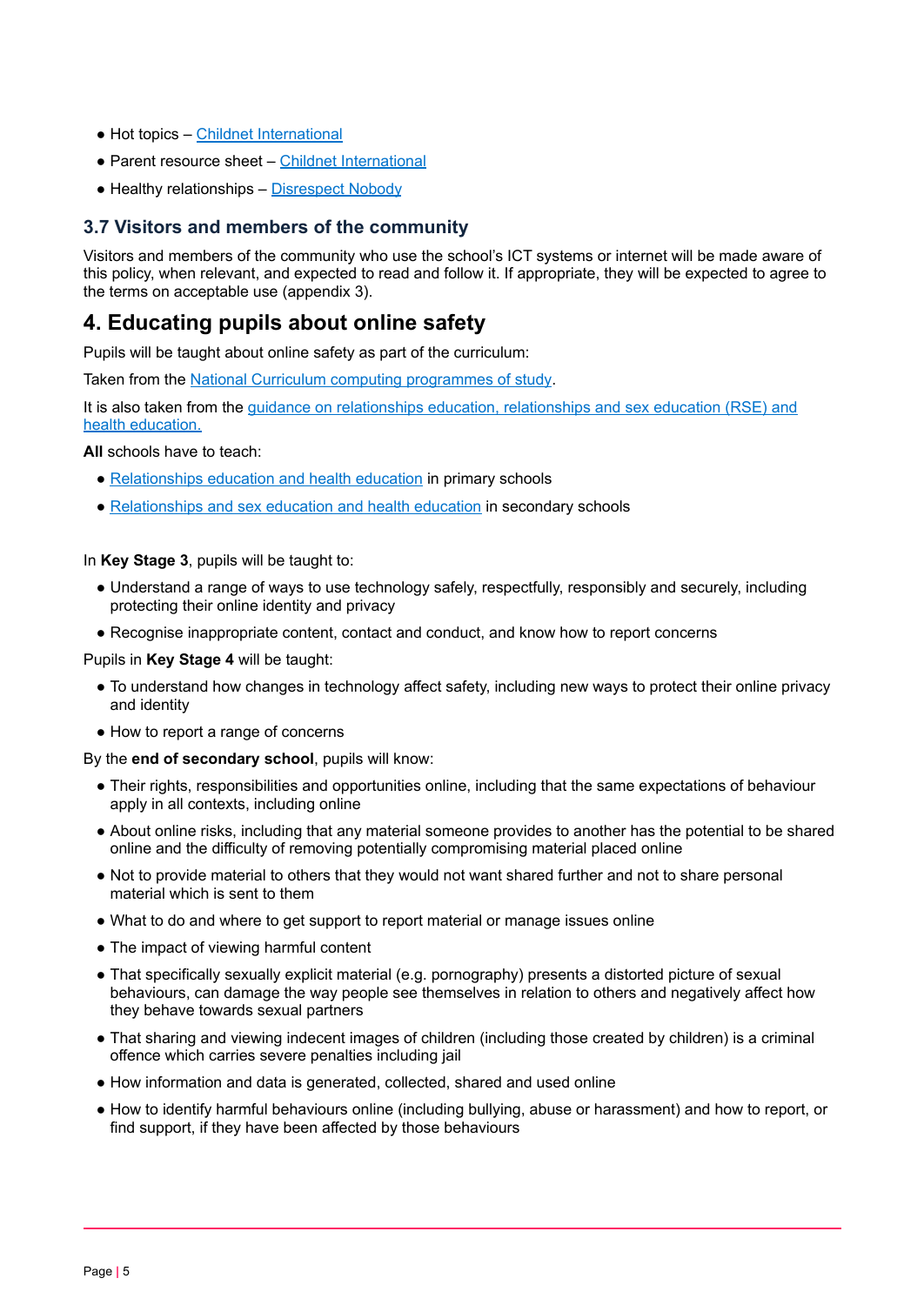● How people can actively communicate and recognise consent from others, including sexual consent, and how and when consent can be withdrawn (in all contexts, including online)

The safe use of social media and the internet will also be covered in other subjects where relevant.

<span id="page-5-0"></span>Where necessary, teaching about safeguarding, including online safety, will be adapted for vulnerable children, victims of abuse and some pupils with SEND.

## **5. Educating parents about online safety**

The school will raise parents' awareness of internet safety in letters or other communications home, and in information via our website. This policy will also be shared with parents.

Online safety will also be covered during parents' evenings.

If parents have any queries or concerns in relation to online safety, these should be raised in the first instance with the headteacher and/or the DSL.

<span id="page-5-1"></span>Concerns or queries about this policy can be raised with any member of staff or the headteacher.

## **6. Cyber-bullying**

### **6.1 Definition**

Cyber-bullying takes place online, such as through social networking sites, messaging apps or gaming sites. Like other forms of bullying, it is the repetitive, intentional harming of one person or group by another person or group, where the relationship involves an imbalance of power. (See also the school behaviour policy.)

### **6.2 Preventing and addressing cyber-bullying**

To help prevent cyber-bullying, we will ensure that pupils understand what it is and what to do if they become aware of it happening to them or others. We will ensure that pupils know how they can report any incidents and are encouraged to do so, including where they are a witness rather than the victim.

The school will actively discuss cyber-bullying with pupils, explaining the reasons why it occurs, the forms it may take and what the consequences can be. Class teachers will discuss cyber-bullying with their tutor groups.

Teaching staff are also encouraged to find opportunities to use aspects of the curriculum to cover cyber-bullying. This includes personal, social, health and economic (PSHE) education, and other subjects where appropriate.

All staff, governors and volunteers (where appropriate) receive training on cyber-bullying, its impact and ways to support pupils, as part of safeguarding training (see section 11 for more detail).

The school also sends information/leaflets on cyber-bullying to parents so that they are aware of the signs, how to report it and how they can support children who may be affected.

In relation to a specific incident of cyber-bullying, the school will follow the processes set out in the school behaviour policy. Where illegal, inappropriate or harmful material has been spread among pupils, the school will use all reasonable endeavours to ensure the incident is contained.

The DSL will consider whether the incident should be reported to the police if it involves illegal material, and will work with external services if it is deemed necessary to do so.

### **6.3 Examining electronic devices**

School staff have the specific power under the Education and Inspections Act 2006 (which has been increased by the Education Act 2011) to search for and, if necessary, delete inappropriate images or files on pupils' electronic devices, including mobile phones, iPads and other tablet devices, where they believe there is a 'good reason' to do so.

When deciding whether there is a good reason to examine or erase data or files on an electronic device, staff must reasonably suspect that the data or file in question has been, or could be, used to:

● Cause harm, and/or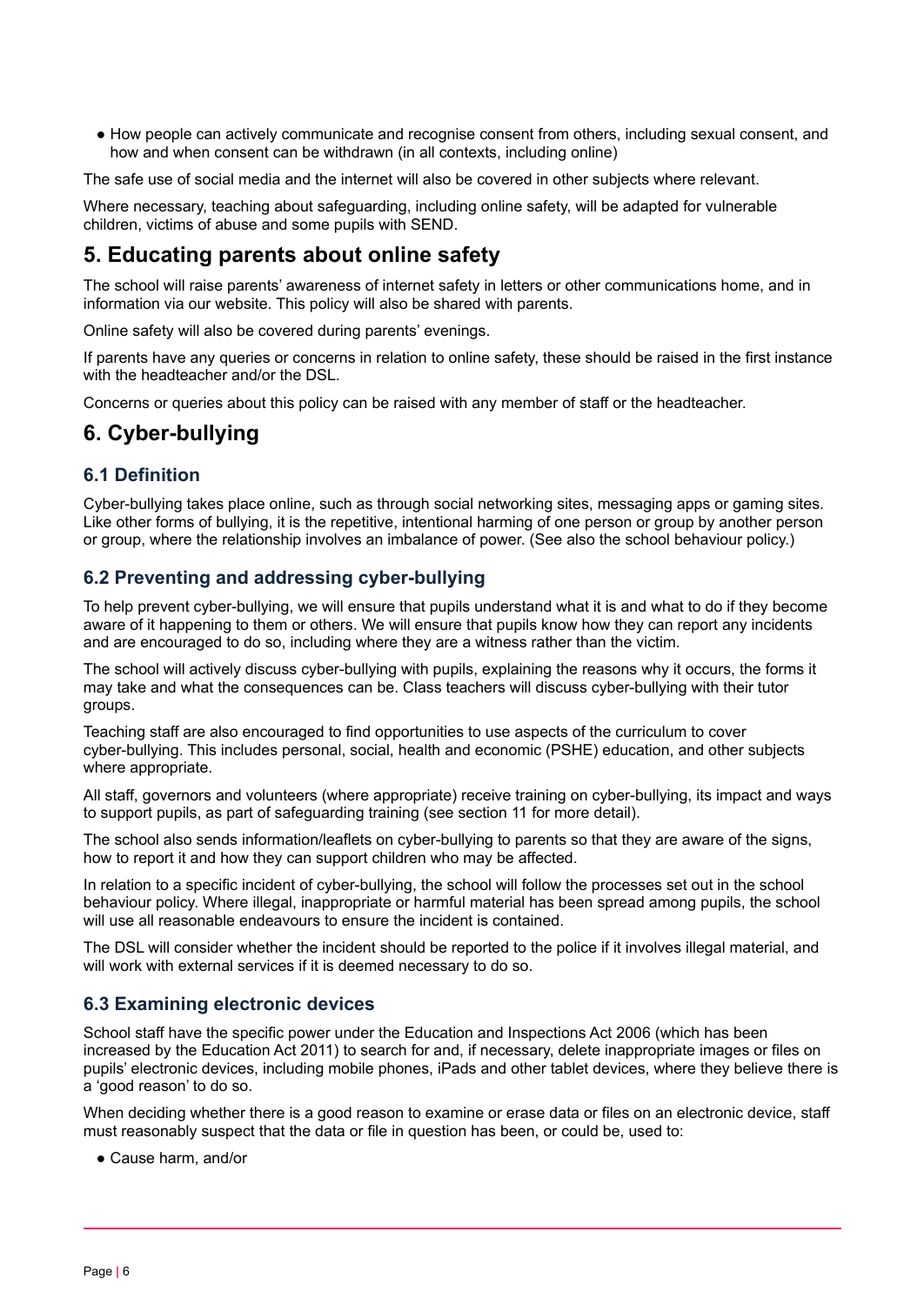- Disrupt teaching, and/or
- Break any of the school rules

If inappropriate material is found on the device, it is up to the staff member in conjunction with the DSL or other member of the senior leadership team to decide whether they should:

- Delete that material, or
- Retain it as evidence (of a criminal offence or a breach of school discipline), and/or
- Report it to the police\*
- \* Staff may also confiscate devices for evidence to hand to the police, if a pupil discloses that they are being abused and that this abuse includes an online element.

Any searching of pupils will be carried out in line with:

- The DfE's latest guidance on screening, searching and [confiscation](https://www.gov.uk/government/publications/searching-screening-and-confiscation)
- UKCIS guidance on sharing nudes and [semi-nudes:](https://www.gov.uk/government/publications/sharing-nudes-and-semi-nudes-advice-for-education-settings-working-with-children-and-young-people) advice for education settings working with children and young [people](https://www.gov.uk/government/publications/sharing-nudes-and-semi-nudes-advice-for-education-settings-working-with-children-and-young-people)
- The school's COVID-19 risk assessment

<span id="page-6-0"></span>Any complaints about searching for or deleting inappropriate images or files on pupils' electronic devices will be dealt with through the school complaints procedure.

## **7. Acceptable use of the internet in school**

All pupils, parents, staff, volunteers and governors are expected to sign an agreement regarding the acceptable use of the school's ICT systems and the internet (appendices 1-3). Visitors will be expected to read and agree to the school's terms on acceptable use if relevant.

Use of the school's internet must be for educational purposes only, or for the purpose of fulfilling the duties of an individual's role.

We will monitor the websites visited by pupils, staff, volunteers, governors and visitors (where relevant) to ensure they comply with the above.

<span id="page-6-1"></span>More information is set out in the acceptable use agreements in appendices 1, 2 and 3.

## **8. Pupils using mobile devices in school**

Pupils may bring mobile devices into school, but are not permitted to use them during:

- Lessons
- Tutor group time
- Clubs before or after school, or any other activities organised by the school

Any use of mobile devices in school by pupils must be in line with the acceptable use agreement (see appendices 1 and 2).

<span id="page-6-2"></span>Any breach of the acceptable use agreement by a pupil may trigger disciplinary action in line with the school behaviour policy, which may result in the confiscation of their device.

## **9. Staff using work devices outside school**

All staff members will take appropriate steps to ensure their devices remain secure. This includes, but is not limited to: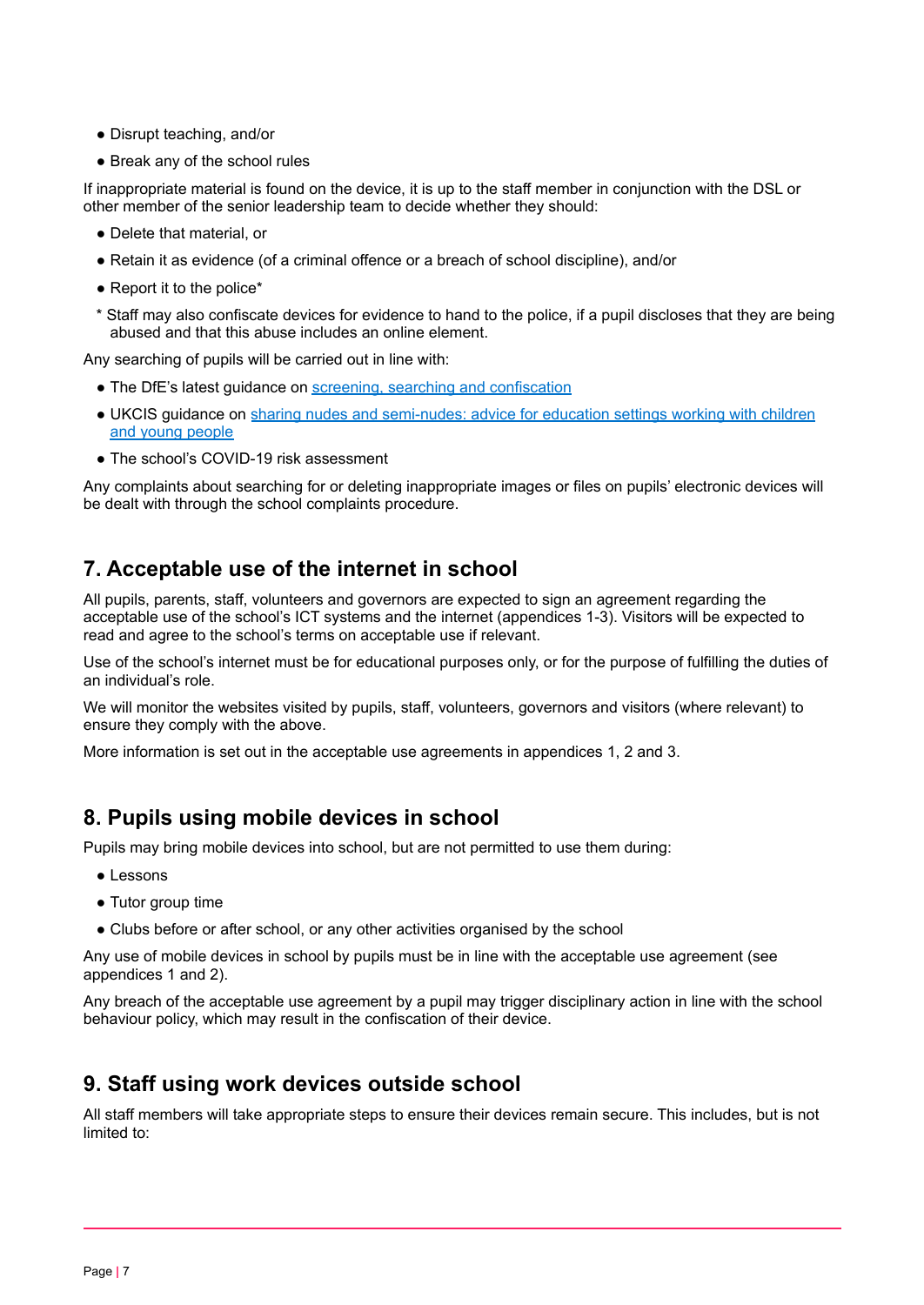- Keeping the device password-protected strong passwords are at least 8 characters, with a combination of upper and lower-case letters, numbers and special characters (e.g. asterisk or currency symbol)
- Ensuring their hard drive is encrypted this means if the device is lost or stolen, no one can access the files stored on the hard drive by attaching it to a new device
- Making sure the device locks if left inactive for a period of time
- Not sharing the device among family or friends
- Installing anti-virus and anti-spyware software
- Keeping operating systems up to date always install the latest updates

Staff members must not use the device in any way which would violate the school's terms of acceptable use, as set out in appendix 3.

Work devices must be used solely for work activities.

<span id="page-7-0"></span>If staff have any concerns over the security of their device, they must seek advice from Mike/Dave ICT operations staff.

## **10. How the school will respond to issues of misuse**

Where a pupil misuses the school's ICT systems or internet, we will follow the procedures set out in our policies on mobile phone policy. The action taken will depend on the individual circumstances, nature and seriousness of the specific incident, and will be proportionate.

Where a staff member misuses the school's ICT systems or the internet, or misuses a personal device where the action constitutes misconduct, the matter will be dealt with in accordance with the staff disciplinary procedures/staff code of conduct. The action taken will depend on the individual circumstances, nature and seriousness of the specific incident.

<span id="page-7-1"></span>The school will consider whether incidents which involve illegal activity or content, or otherwise serious incidents, should be reported to the police.

## **11. Training**

All new staff members will receive training, as part of their induction, on safe internet use and online safeguarding issues including cyber-bullying and the risks of online radicalisation.

All staff members will receive refresher training at least once each academic year as part of safeguarding training, as well as relevant updates as required (for example through emails, e-bulletins and staff meetings).

By way of this training, all staff will be made aware that:

- Technology is a significant component in many safeguarding and wellbeing issues, and that children are at risk of online abuse
- Children can abuse their peers online through:
	- o Abusive, harassing, and misogynistic messages
	- o Non-consensual sharing of indecent nude and semi-nude images and/or videos, especially around chat groups
	- o Sharing of abusive images and pornography, to those who don't want to receive such content
- Physical abuse, sexual violence and initiation/hazing type violence can all contain an online element

Training will also help staff:

- develop better awareness to assist in spotting the signs and symptoms of online abuse
- develop the ability to ensure pupils can recognise dangers and risks in online activity and can weigh the risks up
- develop the ability to influence pupils to make the healthiest long-term choices and keep them safe from harm in the short term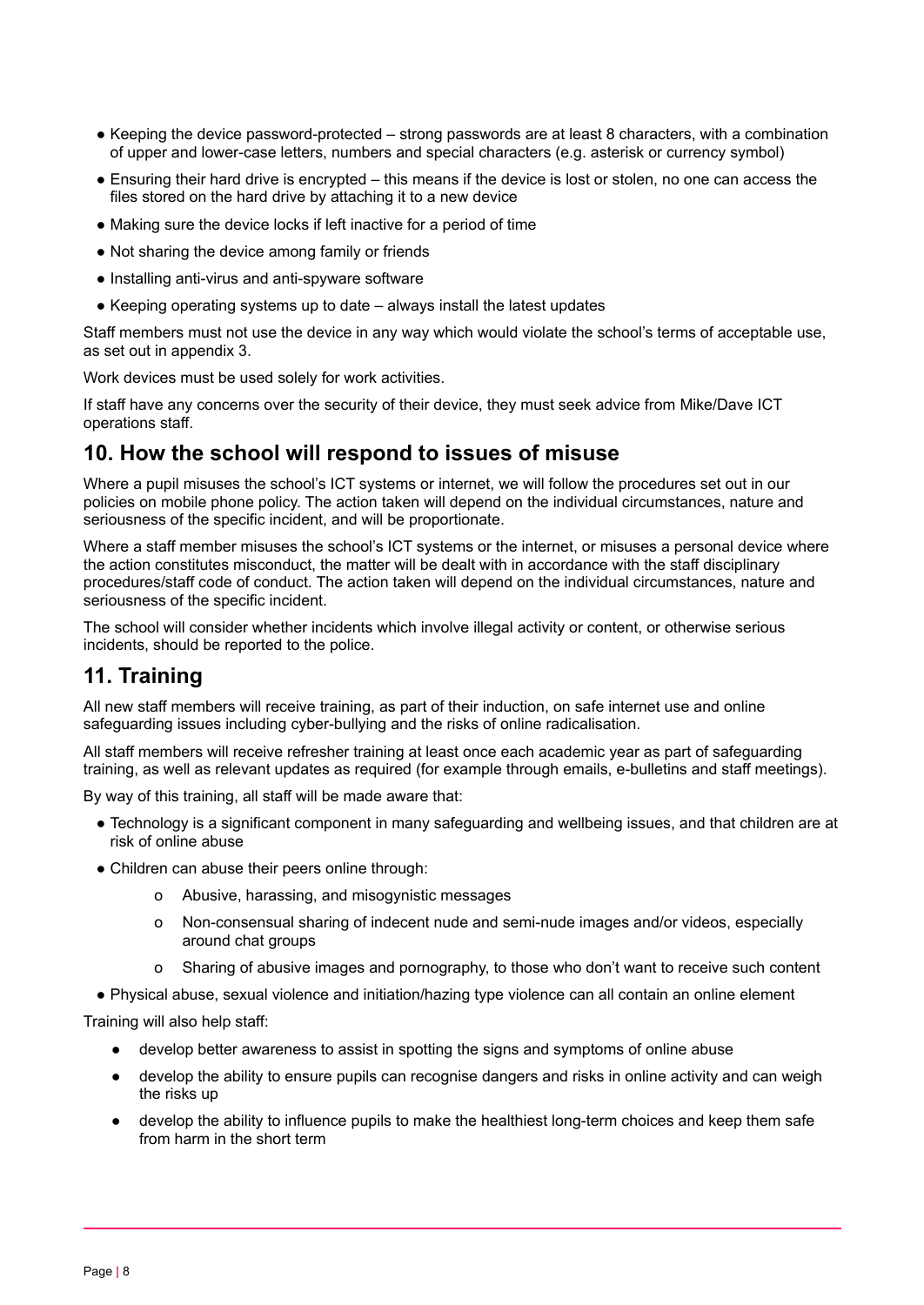The DSL Zena Bruder/Debbie Shaw will undertake child protection and safeguarding training, which will include online safety, at least every 2 years. They will also update their knowledge and skills on the subject of online safety at regular intervals, and at least annually.

Governors will receive training on safe internet use and online safeguarding issues as part of their safeguarding training.

Volunteers will receive appropriate training and updates, if applicable.

<span id="page-8-0"></span>More information about safeguarding training is set out in our child protection and safeguarding policy.

## **12. Monitoring arrangements**

The DSL logs behaviour and safeguarding issues related to online safety. An incident report log can be found in appendix 5.

This policy will be reviewed every year by Zena Bruder/Debbie Shaw Head of Partington/\peel street sites. The review (such as the one available [here](https://360safe.org.uk/)) will be supported by an annual risk assessment that considers and reflects the risks pupils face online. This is important because technology, and the risks and harms related to it, evolve and change rapidly.

## <span id="page-8-1"></span>**13. Links with other policies**

This online safety policy is linked to our:

- Child protection and safeguarding policy
- Behaviour policy
- Data protection policy and privacy notices
- <span id="page-8-2"></span>● Complaints procedure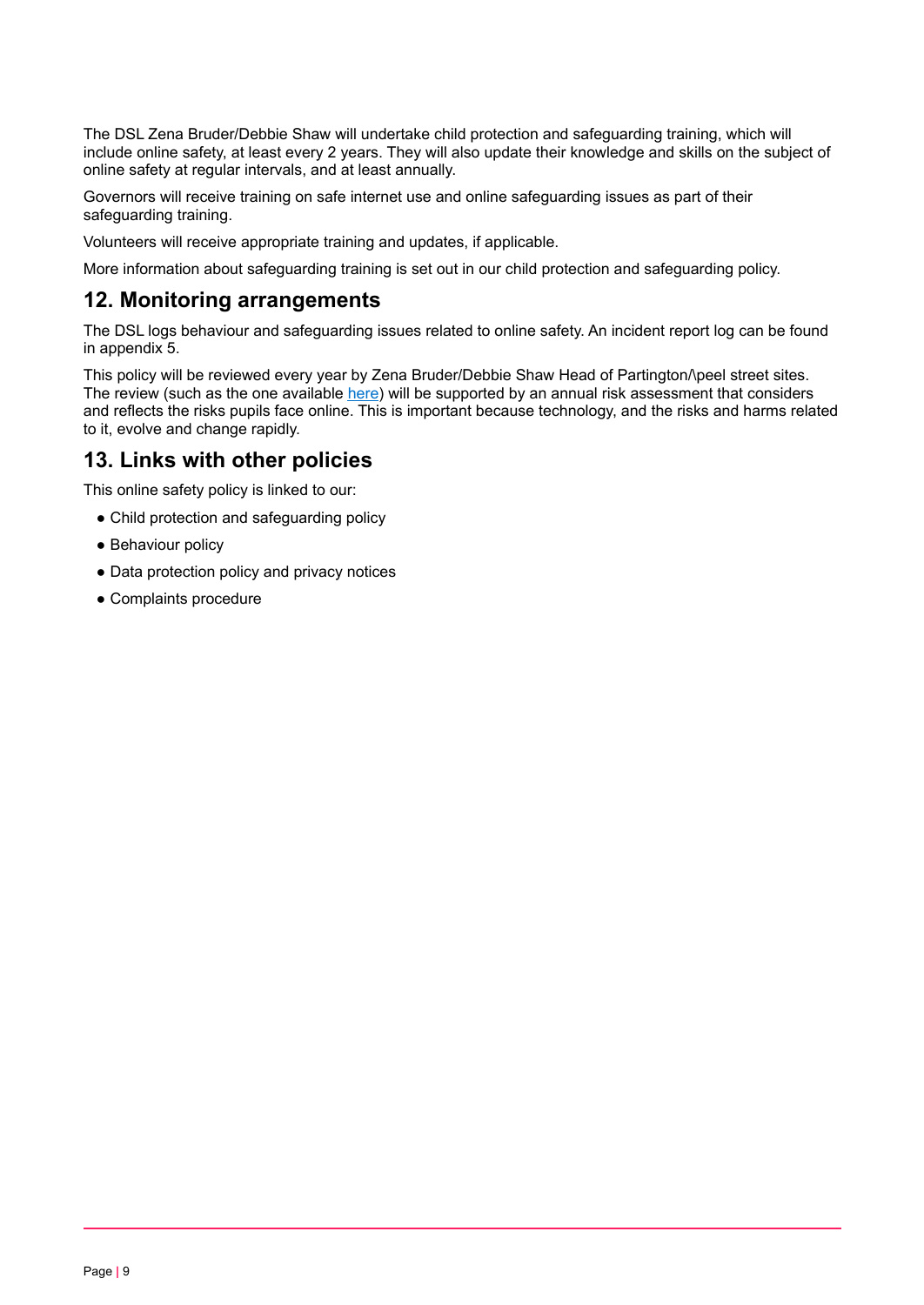## **Appendix 1: EYFS and KS1 acceptable use agreement (pupils and parents/carers)**

ACCEPTABLE USE OF THE SCHOOL'S ICT SYSTEMS AND INTERNET: AGREEMENT FOR PUPILS AND PARENTS/CARERS

#### **Name of pupil:**

#### **When I use the school's ICT systems (like computers) and get onto the internet in school I will:**

- Ask a teacher or adult if I can do so before using them
- Only use websites that a teacher or adult has told me or allowed me to use
- Tell my teacher immediately if:
	- o I click on a website by mistake
	- o I receive messages from people I don't know
	- o I find anything that may upset or harm me or my friends
- Use school computers for school work only
- Be kind to others and not upset or be rude to them
- Look after the school ICT equipment and tell a teacher straight away if something is broken or not working properly
- Only use the username and password I have been given
- Try my hardest to remember my username and password
- Never share my password with anyone, including my friends.
- Never give my personal information (my name, address or telephone numbers) to anyone without the permission of my teacher or parent/carer
- Save my work on the school network
- Check with my teacher before I print anything
- Log off or shut down a computer when I have finished using it

I agree that the school will monitor the websites I visit and that there will be consequences if I don't **follow the rules.**

| Signed (pupil): | Date: |
|-----------------|-------|
|                 |       |

**Parent/carer agreement**: I agree that my child can use the school's ICT systems and internet when appropriately supervised by a member of school staff. I agree to the conditions set out above for pupils using the school's ICT systems and internet, and will make sure my child understands these.

| Signed (parent/carer):<br>Date: |  |
|---------------------------------|--|
|---------------------------------|--|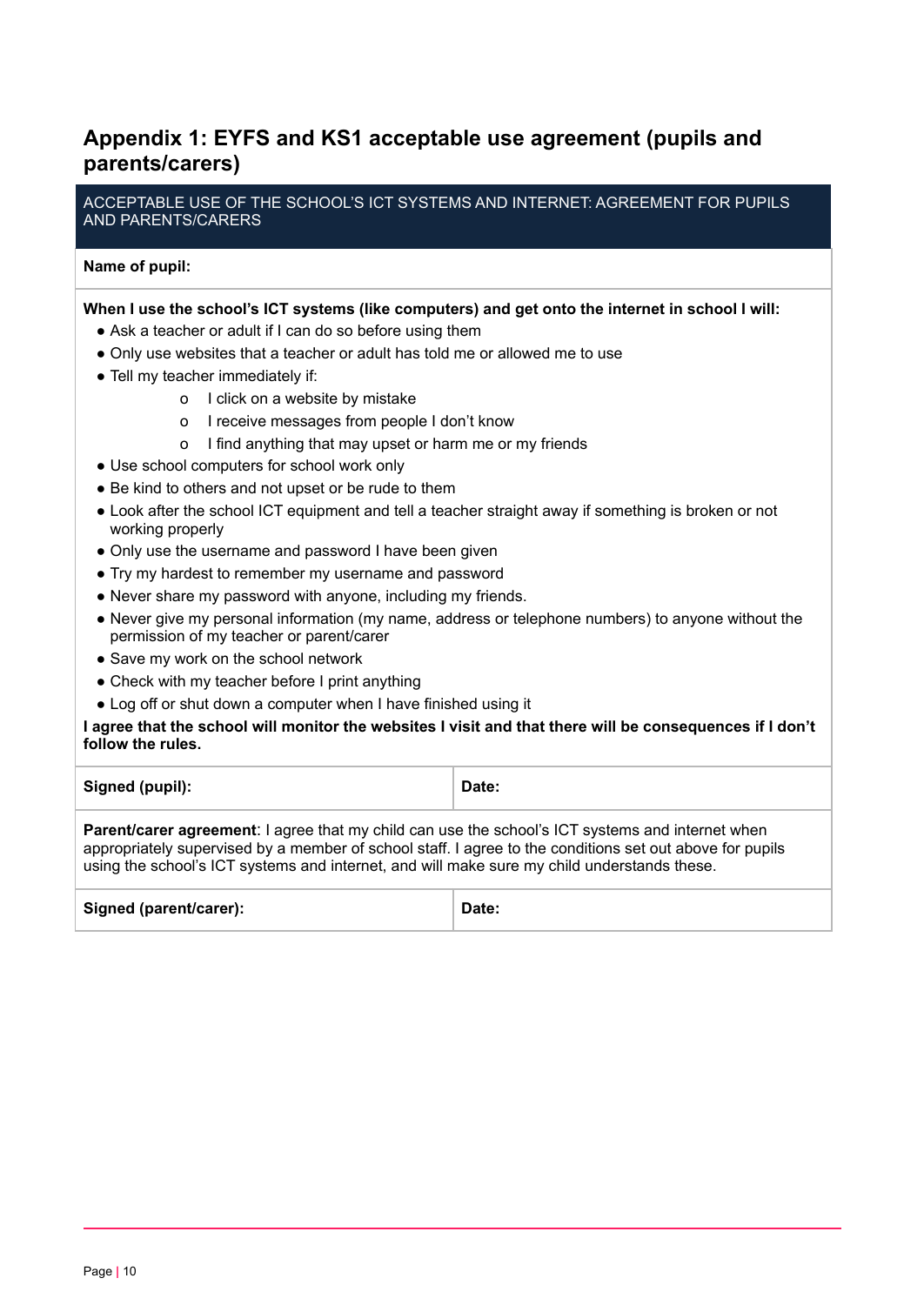## <span id="page-10-0"></span>**Appendix 2: KS2, KS3 and KS4 acceptable use agreement (pupils and parents/carers)**

ACCEPTABLE USE OF THE SCHOOL'S ICT SYSTEMS AND INTERNET: AGREEMENT FOR PUPILS AND PARENTS/CARERS

## **Name of pupil:**

#### **I will read and follow the rules in the acceptable use agreement policy**

#### **When I use the school's ICT systems (like computers) and get onto the internet in school I will:**

- Always use the school's ICT systems and the internet responsibly and for educational purposes only
- Only use them when a teacher is present, or with a teacher's permission
- Keep my username and passwords safe and not share these with others
- Keep my private information safe at all times and not give my name, address or telephone number to anyone without the permission of my teacher or parent/carer
- Tell a teacher (or sensible adult) immediately if I find any material which might upset, distress or harm me or others
- Always log off or shut down a computer when I'm finished working on it

#### **I will not:**

- Access any inappropriate websites including: social networking sites, chat rooms and gaming sites unless my teacher has expressly allowed this as part of a learning activity
- Open any attachments in emails, or follow any links in emails, without first checking with a teacher
- Use any inappropriate language when communicating online, including in emails
- Log in to the school's network using someone else's details
- Arrange to meet anyone offline without first consulting my parent/carer, or without adult supervision

#### **If I bring a personal mobile phone or other personal electronic device into school:**

- I will not use it during lessons, tutor group time, clubs or other activities organised by the school, without a teacher's permission
- I will use it responsibly, and will not access any inappropriate websites or other inappropriate material or use inappropriate language when communicating online

#### I agree that the school will monitor the websites I visit and that there will be consequences if I don't **follow the rules.**

| Signed (pupil): | Date: |
|-----------------|-------|
|-----------------|-------|

**Parent/carer's agreement:** I agree that my child can use the school's ICT systems and internet when appropriately supervised by a member of school staff. I agree to the conditions set out above for pupils using the school's ICT systems and internet, and for using personal electronic devices in school, and will make sure my child understands these.

| Signed (parent/carer):<br>Date: |  |
|---------------------------------|--|
|---------------------------------|--|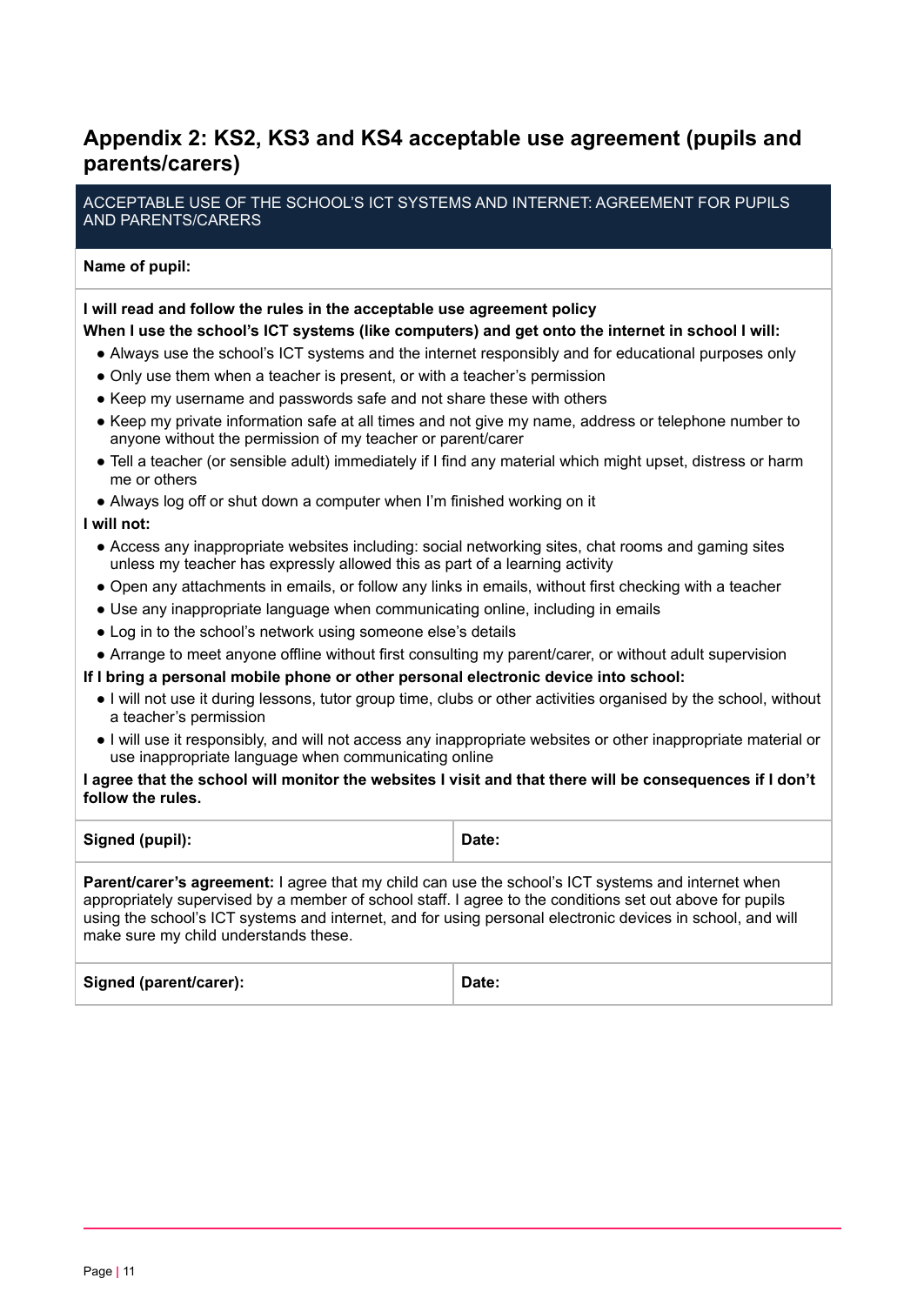## <span id="page-11-0"></span>**Appendix 3: acceptable use agreement (staff, governors, volunteers and visitors)**

ACCEPTABLE USE OF THE SCHOOL'S ICT SYSTEMS AND INTERNET: AGREEMENT FOR STAFF, GOVERNORS,VOLUNTEERS AND VISITORS

**Name of staff member/governor/volunteer/visitor:**

#### **When using the school's ICT systems and accessing the internet in school, or outside school on a work device (if applicable), I will not:**

- Access, or attempt to access inappropriate material, including but not limited to material of a violent, criminal or pornographic nature (or create, share, link to or send such material)
- Use them in any way which could harm the school's reputation
- Access social networking sites or chat rooms
- Use any improper language when communicating online, including in emails or other messaging services
- Install any unauthorised software, or connect unauthorised hardware or devices to the school's network
- Share my password with others or log in to the school's network using someone else's details
- Take photographs of pupils without checking with teachers first
- Share confidential information about the school, its pupils or staff, or other members of the community
- Access, modify or share data I'm not authorised to access, modify or share
- Promote private businesses, unless that business is directly related to the school

I will only use the school's ICT systems and access the internet in school, or outside school on a work device, for educational purposes or for the purpose of fulfilling the duties of my role.

I agree that the school will monitor the websites I visit and my use of the school's ICT facilities and systems. I will take all reasonable steps to ensure that work devices are secure and password-protected when using them outside school, and keep all data securely stored in accordance with this policy and the school's data protection policy.

I will let the designated safeguarding lead (DSL) and ICT manager know if a pupil informs me they have found any material which might upset, distress or harm them or others, and will also do so if I encounter any such material.

I will always use the school's ICT systems and internet responsibly, and ensure that pupils in my care do so too.

| Signed (staff member/governor/volunteer/visitor): | Date: |
|---------------------------------------------------|-------|
|                                                   |       |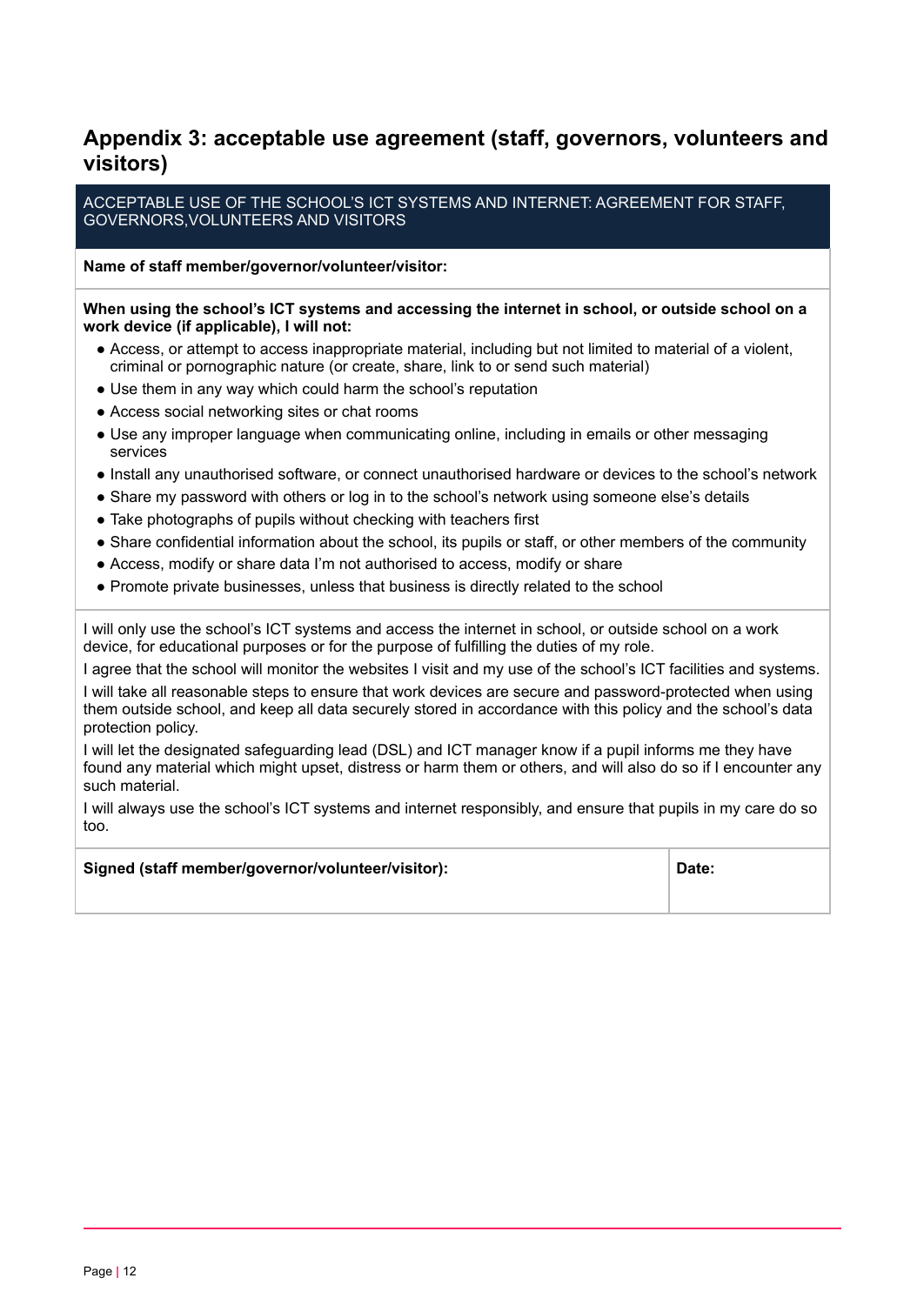# <span id="page-12-0"></span>**Appendix 4: online safety training needs – self audit for staff**

| ONLINE SAFETY TRAINING NEEDS AUDIT                                                                               |                                    |  |
|------------------------------------------------------------------------------------------------------------------|------------------------------------|--|
| Name of staff member/volunteer:                                                                                  | Date:                              |  |
| Question                                                                                                         | Yes/No (add comments if necessary) |  |
| Do you know the name of the person who has lead<br>responsibility for online safety in school?                   |                                    |  |
| Are you aware of the ways pupils can abuse their<br>peers online?                                                |                                    |  |
| Do you know what you must do if a pupil approaches<br>you with a concern or issue?                               |                                    |  |
| Are you familiar with the school's acceptable use<br>agreement for staff, volunteers, governors and<br>visitors? |                                    |  |
| Are you familiar with the school's acceptable use<br>agreement for pupils and parents?                           |                                    |  |
| Do you regularly change your password for accessing<br>the school's ICT systems?                                 |                                    |  |
| Are you familiar with the school's approach to tackling<br>cyber-bullying?                                       |                                    |  |
| Are there any areas of online safety in which you<br>would like training/further training?                       |                                    |  |